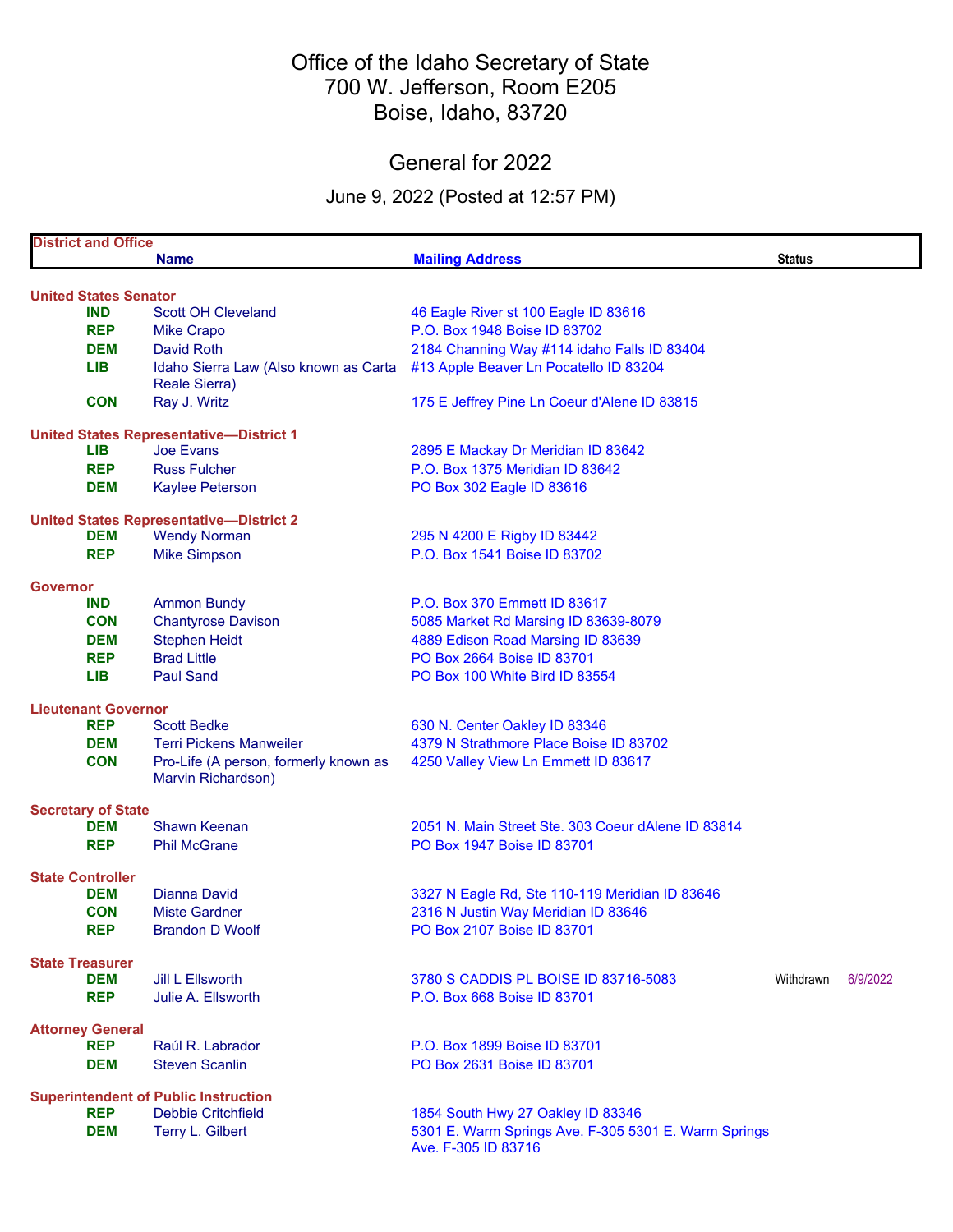#### Name Status and Mailing Address Status Status Status Status

District Judge—District 2 To succeed: Judge Jay Gaskill Legislative District # 1 State Senator REP Scott Herndon 246 Otts Road Sagle ID 83860 State Representative, Position A REP Mark Sauter **National State State PO Box 1031 Sandpoint ID 83864** State Representative, Position B REP Sage G. Dixon PO Box 206 Ponderay ID 83852 Legislative District # 2 State Senator<br>REP Phil Hart PO Box 540 Kellogg ID 83837 State Representative, Position A REP Heather Scott **PO Box 134 Blanchard ID 83804** State Representative, Position B REP Dale Hawkins **REP** Dale Hawkins **po box 245 Fernwood ID 83830** LIB Jennifer Ann Luoma PO Box 453 Bayview ID 83803 Legislative District # 3 State Senator **State Representative, Position A**<br>REP Vito Barbieri State Representative, Position B Legislative District # 4 State Senator REP Ben Toews 911 N 5th St Coeur d Alene ID 83814 State Representative, Position A State Representative, Position B **DEM** Larry Bieber **19th Coeurdalene ID 83815** Legislative District # 5 State Senator State Representative, Position A DEM Kristy Reed Johnson 312 S Coho Rd Post Falls ID 83854 State Representative, Position B Legislative District # 6 State Senator State Representative, Position A **DEM** Jamal Kingsley Lyksett 808 White Avenue Moscow ID 83843 State Representative, Position B **DEM** Tim Gresback **P.O. Box 9603 Moscow ID 83843** 

NON John H Bradbury 729 preston avenue Lewiston ID 83501 NON Michelle M. Evans 367 W. Reservoir Drive Lewiston ID 83501

**DEM** Steve R Johnson 1497 BEERS-HUMBIRD ROAD SAGLE ID 83860

DEM Tom Stroschein 305 N 1st St, PO Box 168 Elk River ID 83827

REP Doug "Doug O" Okuniewicz 2519 W Berkley Lane Hayden ID 83835

REP Vito Barbieri 664 E. Prairie Ave Dalton Gardens ID 83815

REP Jordan Redman 1410 Lincoln Way, Suite 100 Coeur d Alene ID 83814

REP Joe Alfieri 1200 East Skyline Drive Coeur d'Alene ID 83814 DEM Megan Dardis-Kunz 3630 W Estate Dr Coeur d Alene ID 83815

REP Elaine Price 1107 E Sherman Ave Coeur d'Alene ID 83814

REP Carl Bjerke 212 W Ironwood Drive, Ste D, # 242 Coeur d' Alene ID 83814

REP Ron Mendive 3732 S Dusty Lane Coeur d Alene ID 83814

**DEM** Teresa Borrenpohl 4829 E. Woodland Ave Post Falls ID 83854 REP Tony Wisniewski 15417 W. Destiny Dr. Post Falls ID 83854

REP Dan Foreman 1111 Liberty Lane Viola ID 83872 CON James Hartley 904 Vandal Dr., A moscow ID 83843 **DEM** David Nelson **804 East E Street Moscow ID 83843** 

REP Lori McCann 2008 100 2009 100 3431 - 16th Street Lewiston ID 83501

REP Brandon Mitchell PO Box 8897 Moscow ID 83843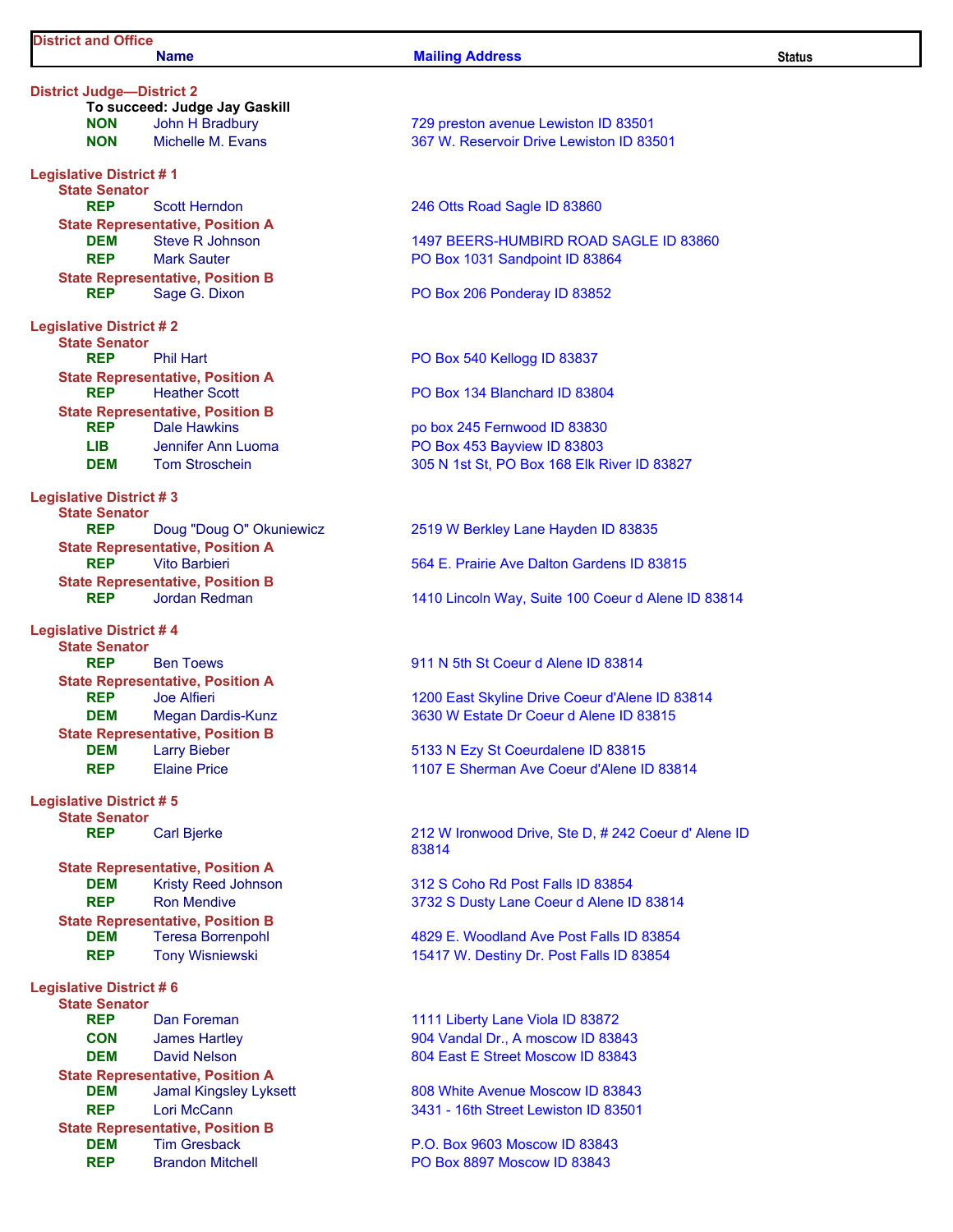#### Name **Mailing Address** Status Status

Legislative District # 7 State Senator State Representative, Position A State Representative, Position B Legislative District # 8 State Senator State Representative, Position A State Representative, Position B Legislative District # 9 State Senator State Representative, Position A State Representative, Position B Legislative District # 10 State Senator State Representative, Position A State Representative, Position B Legislative District # 11 State Senator State Representative, Position A State Representative, Position B Legislative District # 12 State Senator State Representative, Position A State Representative, Position B Legislative District # 13 State Senator State Representative, Position A State Representative, Position B

# REP Cindy Carlson **1525 Big Salmon Rd Riggins ID 83549 REP** Mike Kingsley **3413 Bluebird Circle Lewiston ID 83501** REP Charlie Shepherd PO Box 293 Pollock ID 83547 REP Geoff Schroeder 300 S 10th E Mountain Home ID 83647 REP Matthew "Matt" Bundy 1735 Castle Way Mountain Home ID 83647-3734 CON Steven W Feil 950 N 8th E Mountain Home ID 83647 REP Megan C. Blanksma 695 S Thacker Rd Hammett ID 83627 CON Tony Ullrich 7341 Old Hwy 30 Hammett ID 83627 REP Abby Lee 5370 Elmore Rd Fruitland ID 83619 REP Jacyn Gallagher 827 Pringle Rd Weiser ID 83672 REP Judy Boyle **P O Box 57 2301 Valley Road, Midvale ID 83645** REP Tammy Nichols **POB 651 Middleton ID 83644 DEM** Bob Solomon **Bob Bob Solomon** Po Box 305 Middleton ID 83644 REP Mike Moyle 1992 120 Mike Moyle 1996 120 Mike Moyle 1996 120 Mike Moyle 120 Mike 10 Mike 10 Mike 10 Mike 1 REP Bruce D. Skaug 1226 E. Karcher Road Nampa ID 83687 **CON** Kurtis Berger **11580 Quincy Street Caldwell ID 83605 DEM** Toni Ferro 20314 Ward Rd Caldwell ID 83605 REP Chris Trakel 2019 Fairview Ave Caldwell ID 83605 DEM Robert Scoville 16359 Kingsley Way Caldwell ID 83607 REP Julie K Yamamoto 2619 S Willow Br Pl Caldwell ID 83605 REP Chris Allgood 1322 Wilson St. Caldwell ID 83605 DEM Marisela Pesina 2008 E. Chicago Street Caldwell ID 83605 REP Ben Adams 1921 Hoover St. Nampa ID 83686 REP Jeff Cornilles 1313 w. Raelin Dr. Nampa ID 83686 REP Jaron Crane 11751 W Cross Slope Way Nampa ID 83686 REP Brian Lenney 303 Sunrise Rim Rd. Nampa ID 83686 REP Brent J. Crane P.O. Box 86 Nampa ID 83653 CON Petre Danaila 2513 E Locust Ln Nampa ID 83686

REP Kenny Wroten **1537 E Tuscany Ave Nampa ID 83686**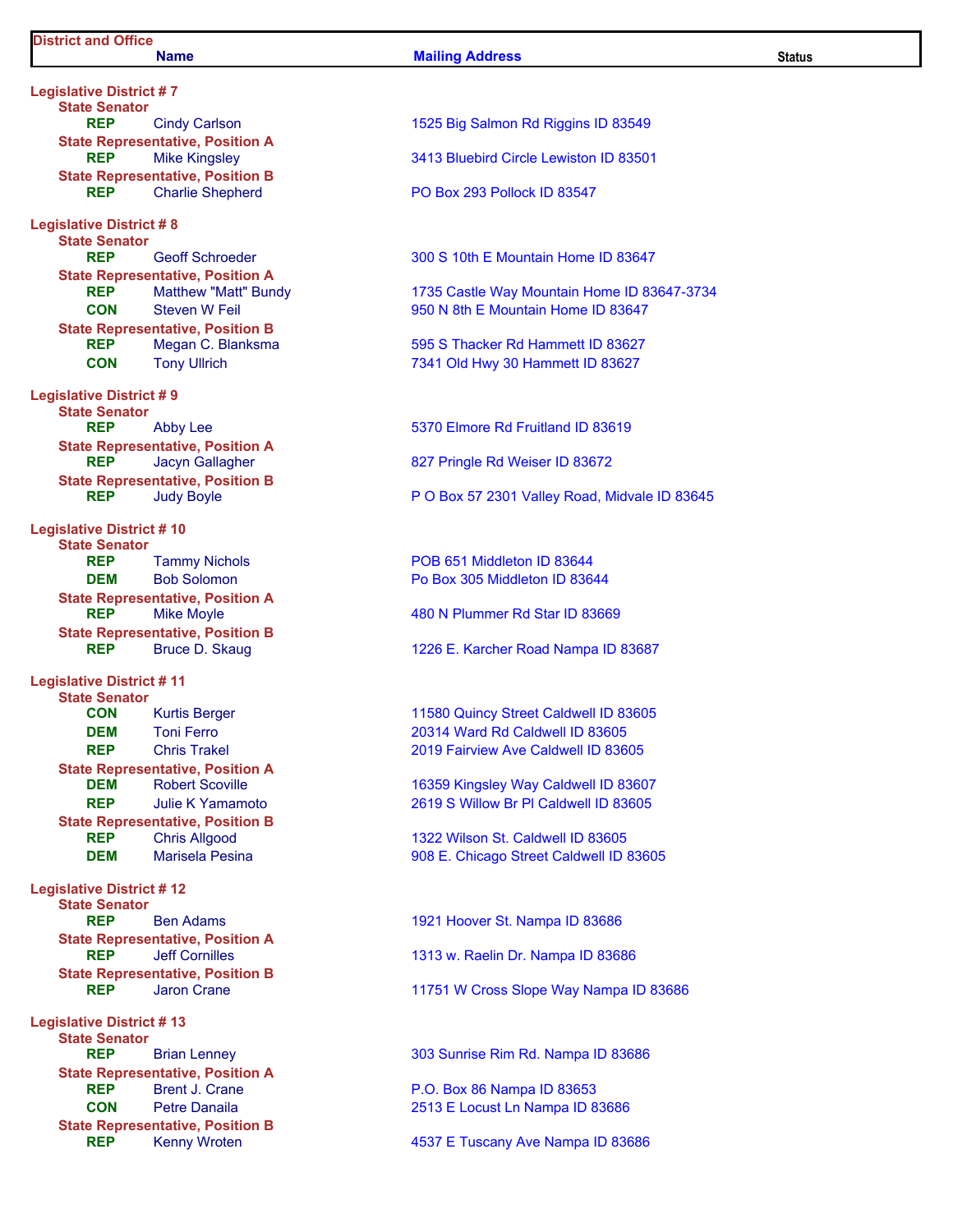#### Name **Mailing Address** Status Status

| <b>Legislative District #14</b>                         |                                                                   |  |  |  |  |
|---------------------------------------------------------|-------------------------------------------------------------------|--|--|--|--|
| <b>State Senator</b><br><b>REP</b>                      |                                                                   |  |  |  |  |
|                                                         | C. Scott Grow<br><b>Robert Imhoff</b>                             |  |  |  |  |
| LIB DI<br><b>CON</b>                                    | Kirsten Faith Richardson                                          |  |  |  |  |
|                                                         | <b>State Representative, Position A</b>                           |  |  |  |  |
| <b>REP</b>                                              | <b>Ted Hill</b>                                                   |  |  |  |  |
| DEM                                                     | <b>Crystal Ivie</b>                                               |  |  |  |  |
|                                                         | <b>State Representative, Position B</b>                           |  |  |  |  |
| DEM                                                     | <b>Shelley Brock</b>                                              |  |  |  |  |
| <b>REP</b>                                              | <b>Josh Tanner</b>                                                |  |  |  |  |
| <b>Legislative District #15</b>                         |                                                                   |  |  |  |  |
| <b>State Senator</b>                                    |                                                                   |  |  |  |  |
| CON                                                     | Sarah A. Clendenon                                                |  |  |  |  |
| <b>REP</b>                                              | <b>Codi Galloway</b>                                              |  |  |  |  |
| <b>DEM</b>                                              | <b>Rick Just</b>                                                  |  |  |  |  |
| DEM                                                     | <b>State Representative, Position A</b><br><b>Steve Berch</b>     |  |  |  |  |
| <b>REP</b>                                              | <b>Steve Keyser</b>                                               |  |  |  |  |
|                                                         | <b>State Representative, Position B</b>                           |  |  |  |  |
| <b>REP</b>                                              | <b>Dori Healey</b>                                                |  |  |  |  |
| <b>DEM</b>                                              | <b>Jeff Nafsinger</b>                                             |  |  |  |  |
|                                                         |                                                                   |  |  |  |  |
| <b>Legislative District #16</b><br><b>State Senator</b> |                                                                   |  |  |  |  |
| <b>REP</b>                                              | Dennis Mansfield                                                  |  |  |  |  |
| DEM                                                     | <b>Ali Rabe</b>                                                   |  |  |  |  |
|                                                         | <b>State Representative, Position A</b>                           |  |  |  |  |
| DEM                                                     | Soñia Galaviz                                                     |  |  |  |  |
| <b>REP</b>                                              | <b>Mark A Montoya</b>                                             |  |  |  |  |
| <b>IND</b>                                              | <b>Wayne Richey</b><br><b>State Representative, Position B</b>    |  |  |  |  |
| <b>REP</b>                                              | <b>Jackie Davidson</b>                                            |  |  |  |  |
| <b>DEM</b>                                              | <b>Colin Nash</b>                                                 |  |  |  |  |
|                                                         |                                                                   |  |  |  |  |
| <b>Legislative District #17</b><br><b>State Senator</b> |                                                                   |  |  |  |  |
| <b>REP</b>                                              | Benjamin Donovan Chafetz                                          |  |  |  |  |
| <b>DEM</b>                                              | <b>Carrie Semmelroth</b>                                          |  |  |  |  |
|                                                         | <b>State Representative, Position A</b>                           |  |  |  |  |
| DEM                                                     | <b>John Gannon</b>                                                |  |  |  |  |
| <b>REP</b>                                              | <b>April Larson</b>                                               |  |  |  |  |
| DEM                                                     | <b>State Representative, Position B</b><br><b>Sue Chew</b>        |  |  |  |  |
| REP                                                     | <b>Mary Ellen Nourse</b>                                          |  |  |  |  |
|                                                         |                                                                   |  |  |  |  |
| <b>Legislative District #18</b>                         |                                                                   |  |  |  |  |
| <b>State Senator</b><br><b>REP</b>                      | <b>Dan Bridges</b>                                                |  |  |  |  |
| <b>DEM</b>                                              | Janie Ward-Engelking                                              |  |  |  |  |
|                                                         | <b>State Representative, Position A</b>                           |  |  |  |  |
| <b>REP</b>                                              | MaryKate Johnson                                                  |  |  |  |  |
| <b>DEM</b>                                              | <b>Ilana Rubel</b>                                                |  |  |  |  |
|                                                         | <b>State Representative, Position B</b>                           |  |  |  |  |
| <b>DEM</b><br><b>REP</b>                                | <b>Brooke Green</b>                                               |  |  |  |  |
|                                                         | <b>Megan Conrad Landen</b>                                        |  |  |  |  |
| <b>Legislative District #19</b>                         |                                                                   |  |  |  |  |
| <b>State Senator</b>                                    |                                                                   |  |  |  |  |
| <b>REP</b><br><b>DEM</b>                                | <b>Blair Moss</b>                                                 |  |  |  |  |
|                                                         | <b>Melissa Wintrow</b><br><b>State Representative, Position A</b> |  |  |  |  |
|                                                         |                                                                   |  |  |  |  |

4250 W. Sugarberry Court Eagle ID 83616 816 S Waterton Ave Eagle ID 83616 4250 Valley View Ln Emmett ID 83617

2488 East Windrose Street Eagle ID 83616 3401 S Old Wick Ave Eagle ID 83616

8770 Chaparral Rd. Eagle ID 83616 Po Box 125 Eagle ID 83616

11274 W Abram Dr Boise ID 83713 13579 W Annabrook Dr Boise ID 83713 11544 W Jenilyn Ct Boise ID 83713

P.O. Box 4903 Boise ID 83711 5871 N Applebrook Way Boise ID 83713

12404 W. View Ridge Street Boise ID 83709 4931 Burlington Dr Boise ID 83704

550 E. 52nd St Garden City ID 83714 PO Box 190405 Boise ID 83719

PO Box 7096 Boise ID 83707 2929 N INNIS STREET BOISE ID 83703 4137 Mountain View Boise ID 83704

8107 W. Canterbury Ct. Boise ID 83704 6833 W Russett St Boise ID 83704

1816 S Rustic Mill Pl Boise ID 83709 4224 W Fairmont St Boise ID 83706

1104 Johnson Street Boise ID 83705 1102 South Clear Creek Drive Boise ID 83709

1304 Gourley Street Boise ID 83705 6915 W. Brentwood Drive Boise ID 83709

6545 S. Honeylocust Place Boise ID 83716 3578 S. Crosspoint Ave Boise ID 83706

3090 S. Lindsay Ave Boise ID 83705 2750 Migratory Dr. Boise ID 83706

2942 E Parkriver Dr. Boise ID 83706 4445 S pinerest Way Boise ID 83716

8295 West Sparks Lake Drive Boise ID 83714 1711 W Ridenbaugh St 1711 W Ridenbaugh St ID 83702

REP Melissa J. Christian 4338 Sage Creek Drive Boise ID 83714 **DEM** Lauren Necochea **PO Box 1634 Boise ID 83701**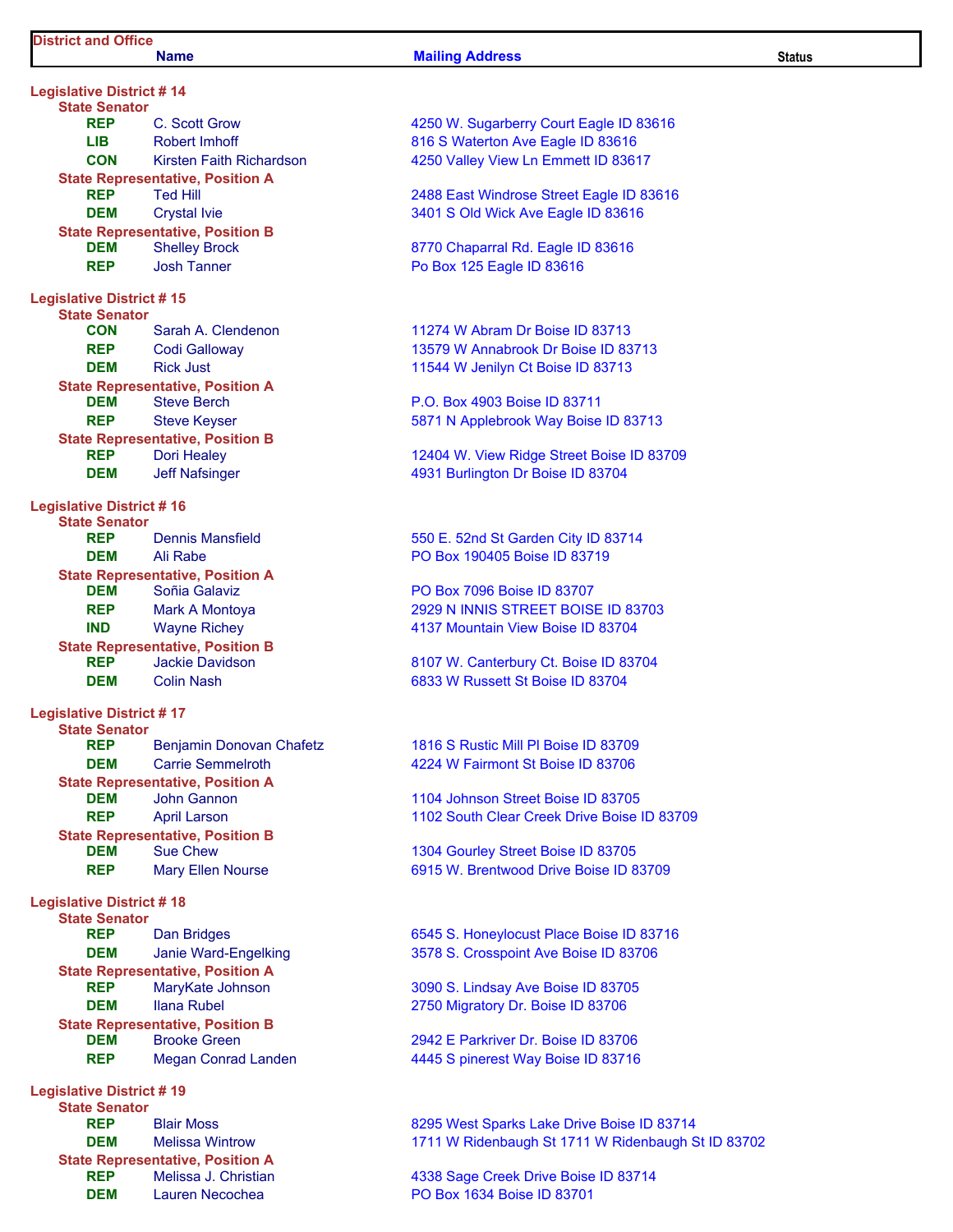| <b>District and Office</b>      | <b>Name</b>                                                  | <b>Mailing Address</b>                                                           | <b>Status</b> |
|---------------------------------|--------------------------------------------------------------|----------------------------------------------------------------------------------|---------------|
|                                 | <b>State Representative, Position B</b>                      |                                                                                  |               |
| <b>REP</b>                      | <b>James Faasau</b>                                          | 12740 N Town Ridge Rd Boise ID 83714                                             |               |
| <b>DEM</b>                      | <b>Chris Mathias</b>                                         | PO Box 8753 Boise ID 83707                                                       |               |
| <b>Legislative District #20</b> |                                                              |                                                                                  |               |
| <b>State Senator</b>            |                                                              |                                                                                  |               |
| <b>REP</b>                      | <b>Chuck Winder</b>                                          | 5528 N Ebbetts Ave. Boise ID 83713                                               |               |
| <b>REP</b>                      | <b>State Representative, Position A</b><br><b>Joe Palmer</b> | 3239 N Dixon Meridian ID 83646                                                   |               |
|                                 | <b>State Representative, Position B</b>                      |                                                                                  |               |
| <b>REP</b>                      | <b>James D Holtzclaw</b>                                     | 3720 North Heritage View Ave Meridian ID 83702                                   |               |
| <b>Legislative District #21</b> |                                                              |                                                                                  |               |
| <b>State Senator</b>            |                                                              |                                                                                  |               |
| <b>REP</b>                      | Treg A. Bernt                                                | 531 S. TIBURON AVE, Meridian ID 83642                                            |               |
| <b>CON</b>                      | <b>Monica McKinley</b>                                       | 1080 S Torino Ave. Meridian ID 83642                                             |               |
|                                 | <b>State Representative, Position A</b>                      |                                                                                  |               |
| <b>DEM</b>                      | Josi Christensen                                             | 3313 W Cherry Lane PMB#117 Meridian ID 93642                                     |               |
| <b>LIB</b>                      | <b>Mike Long</b>                                             | 1104 West 6th st Meridian ID 83642                                               |               |
| <b>REP</b>                      | <b>James Petzke</b>                                          | 2628 S Afleet Ave Meridian ID 83642                                              |               |
| <b>CON</b>                      | <b>Daniel Weston</b>                                         | 707 E Pine Ave Meridian ID 83642                                                 |               |
|                                 | <b>State Representative, Position B</b>                      |                                                                                  |               |
| <b>REP</b>                      | <b>Jeff Ehlers</b>                                           | 4731 W. Blue Creek Ct Meridian ID 83642                                          |               |
| <b>Legislative District #22</b> |                                                              |                                                                                  |               |
| <b>State Senator</b>            |                                                              |                                                                                  |               |
| <b>REP</b>                      | Lori Den Hartog                                              | PO Box 267 Meridian ID 83687                                                     |               |
| <b>CON</b>                      | <b>Brendan J. Gomez</b>                                      | 11515 W Jennie Lakes St Boise ID 83709                                           |               |
| <b>DEM</b>                      | <b>Pat Soulliere</b>                                         | 3465 S Bartlett Way Meridian ID 83642                                            |               |
|                                 | <b>State Representative, Position A</b>                      |                                                                                  |               |
| <b>DEM</b>                      | Natalie R. MacLachlan                                        | 10035 W. Bigwood Dr. Boise ID 83709                                              |               |
| <b>REP</b>                      | John Vander Woude                                            | 5311 ridgewood Road meridian ID 83687                                            |               |
|                                 | <b>State Representative, Position B</b><br>Jason A. Monks    |                                                                                  |               |
| <b>REP</b><br><b>DEM</b>        | <b>Dawn Pierce</b>                                           | 3865 S. BlackCat Meridian ID 83687<br>10232 tanglewood Drive Boise ID 83709-7157 |               |
|                                 |                                                              |                                                                                  |               |
| <b>Legislative District #23</b> |                                                              |                                                                                  |               |
| <b>State Senator</b>            |                                                              |                                                                                  |               |
| LIB                             | Jon Basabe                                                   | 11646 Lawrence Dr Caldwell ID 83607                                              |               |
| <b>REP</b>                      | <b>Todd Lakey</b>                                            | 12905 Venezia Ct Nampa ID 83651                                                  |               |
| <b>DEM</b>                      | <b>Mik Lose</b><br><b>State Representative, Position A</b>   | 1577 N. Linder Rd., MB# 170 Kuna ID 83634                                        |               |
| <b>REP</b>                      | <b>Melissa Durrant</b>                                       | 4000 W Hubbard Rd Kuna ID 83634                                                  |               |
|                                 | <b>State Representative, Position B</b>                      |                                                                                  |               |
| <b>REP</b>                      | <b>Tina Lambert</b>                                          | 15510 Cupid Dr. Caldwell ID 83607                                                |               |
| <b>Legislative District #24</b> |                                                              |                                                                                  |               |
| <b>State Senator</b>            |                                                              |                                                                                  |               |
| <b>REP</b>                      | Glenneda Zuiderveld                                          | 3218 E. 3225 N. Twin Falls ID 83301                                              |               |
|                                 | <b>State Representative, Position A</b>                      |                                                                                  |               |
| <b>REP</b>                      | <b>Chenele Dixon</b>                                         | 3430 Harvest Moon Dr. Kimberly ID 83341                                          |               |
|                                 | <b>State Representative, Position B</b>                      |                                                                                  |               |
| <b>REP</b>                      | <b>Steve Miller</b>                                          | 1208 E 200 N Fairfield ID 83327                                                  |               |
| <b>Legislative District #25</b> |                                                              |                                                                                  |               |
| <b>State Senator</b>            |                                                              |                                                                                  |               |
| <b>CON</b>                      | Paul Thompson                                                | 936 Lavina Ave Twin Falls ID 83301                                               |               |
| <b>REP</b>                      | Linda Wright Hartgen                                         | 1681 Wildflower Lane Twin Falls ID 83301                                         |               |
|                                 | <b>State Representative, Position A</b>                      |                                                                                  |               |
| <b>REP</b>                      | <b>Lance Clow</b>                                            | 2170 Bitterroot Drive Twin Falls ID 83301                                        |               |
|                                 | <b>State Representative, Position B</b>                      |                                                                                  |               |
| <b>IND</b>                      | Liyah Babayan                                                | 227 Sidney St Twin Falls ID 83301                                                |               |
| <b>REP</b>                      | <b>Gregory Lanting</b>                                       | 355 Elm St. N. APT 1 Twin Falls ID 83301                                         |               |
|                                 |                                                              |                                                                                  |               |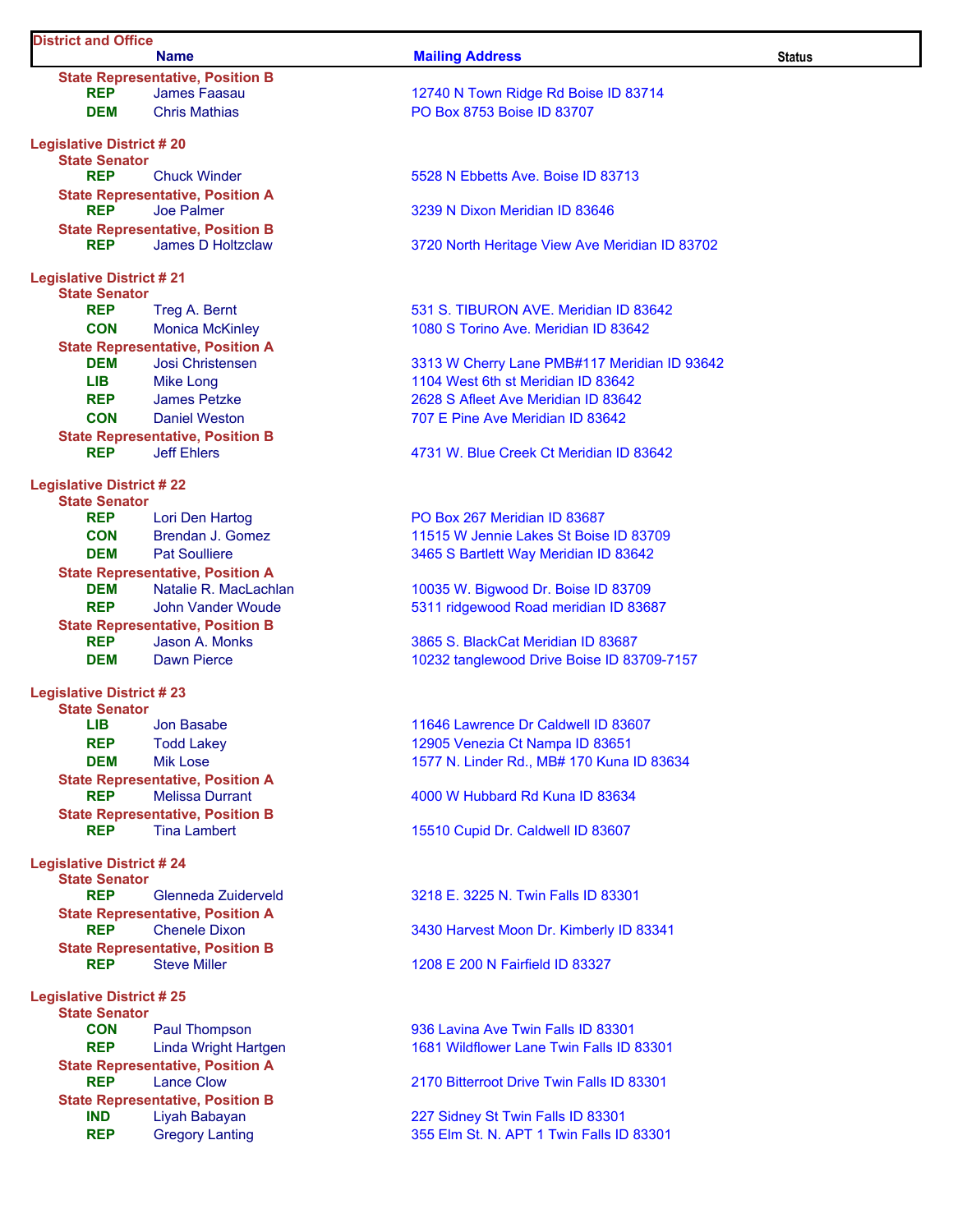#### Name Status and Mailing Address Status Status Status Status

Legislative District # 26 State Senator REP Laurie Lickley **1445 E 400 S Jerome ID 83338 DEM** Ron C Taylor **CEX Assumes A Rough 2nd Ave Hailey ID 83333** State Representative, Position A DEM Ned Burns PO Box 693 Bellevue ID 83313 REP Mike Pohanka 1999 Mike Pohanka 1999 Mike Pohanka 1999 Mike 1999 Mike ID 83338 State Representative, Position B **DEM** Karma Metzler Fitzgerald **PO Box 731 Shoshone ID 83352** REP Jack Nelsen 253 East 650 North Jerome ID 83338 Legislative District # 27 State Senator REP Kelly Anthon PO Box 76 Rupert ID 83350 IND Bill Drury P.O. Box 25 Malad City ID 83252 State Representative, Position A REP Douglas T Pickett 625 W 1700 S Oakley ID 83346 State Representative, Position B REP Clay Handy **Clay Handy** 29 south 150 east Burley ID 83318 Legislative District # 28 State Senator<br>REP **IND** Mike Saville **No. 2018** Mike Saville **PO Box 65 McCammon ID 83250** State Representative, Position A REP Richard 'Rick' Cheatum 2475 Ada Street Pocatello ID 83201 State Representative, Position B Legislative District # 29 State Senator DEM James D. Ruchti 5100 Pinyon Dr. Pocatello ID 83204 REP David T. Worley 882 Berryman Road Pocatello ID 83201 State Representative, Position A REP Dustin Whitney Manwaring 1469 W Quinn Road Pocatello ID 83202 **DEM** Mary Shea **P.O. Box 2084 Pocatello ID 83206** State Representative, Position B DEM Nate Roberts PO Box 2173 Pocatello ID 83206 REP Jake Stevens 1936 Magellan Loop Pocatello ID 83204 Legislative District # 30 State Senator **DEM** Dave Archuleta 71 N Eagle Rd, # 23 Pocatello ID 83202 REP Julie VanOrden 1990 1990 1991 1000 425 S 1100 W Pingree ID 83262 State Representative, Position A<br>REP David Cannon REP David Cannon 75 East Judicial Street Blackfoot ID 83221 State Representative, Position B **DEM** Travis Oler 754 E 1100 N Shelley ID 83274 REP Julianne Young 275 N 400 W Blackfoot ID 83221 Legislative District # 31

State Senator State Representative, Position A State Representative, Position B REP Rod Furniss 346 N 4456 E Rigby ID 83442

Legislative District # 32 State Senator

IND Donald Lappin PO BOX 1136, 1010 Atelier Condo Dr. Sun Valley ID 83353

REP Jim Guthrie 320 S. Marsh Creek Rd. McCammon ID 83250

**REP** Dan Garner **PO Box 43 3579 N Westside Hwy Clifton ID 83228** 

REP Van Burtenshaw 1329 East 1500 North Terreton ID 83450

**DEM** Connie Delaney 216 Stevens Ave. Salmon ID 83467 REP Jerald Raymond 3352 E 750 N Menan ID 83434

**DEM** Wayne Talmadge 216 STEVENS AVE Salmon ID 83467